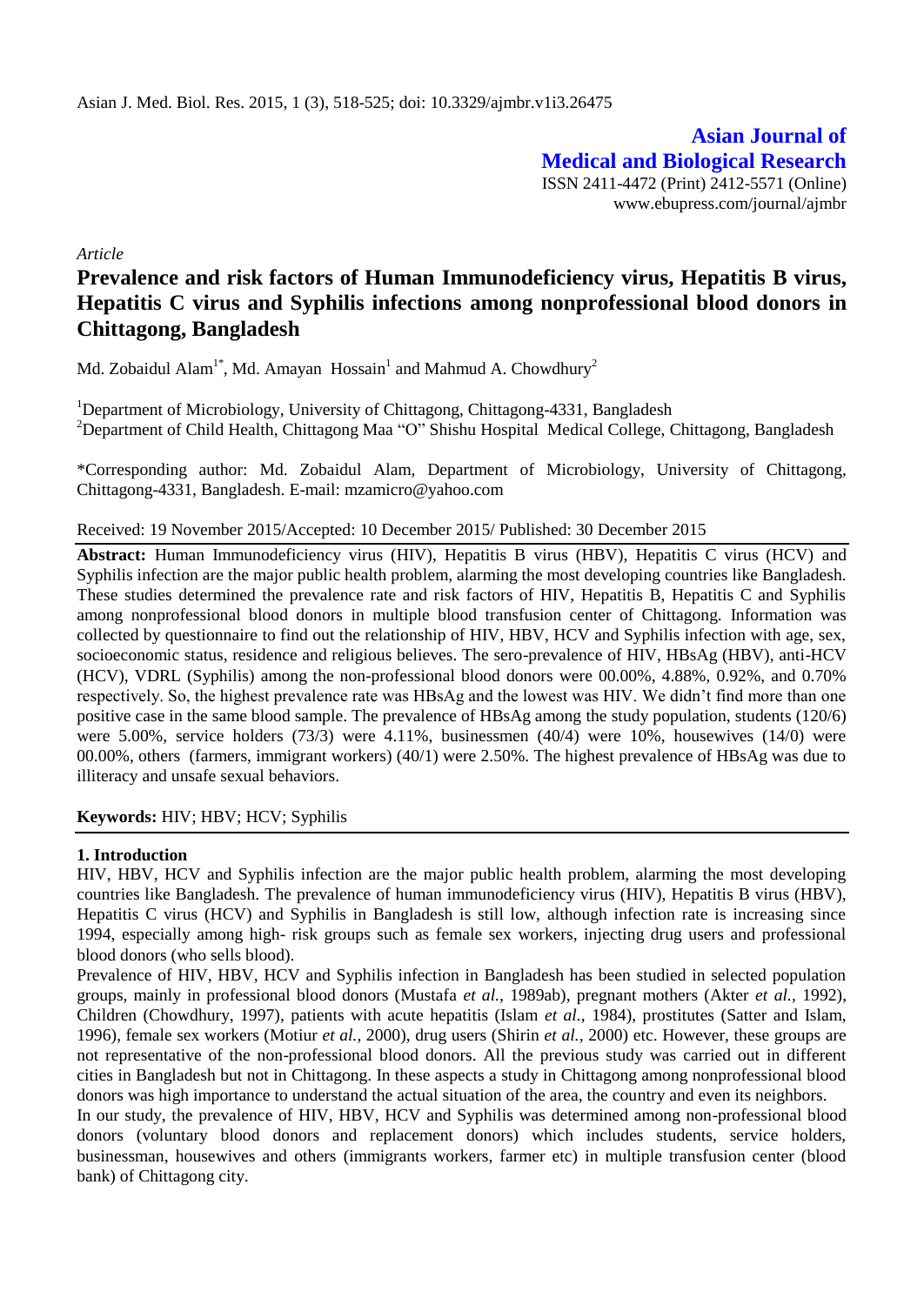# **2. Materials and Methods**

Information is not available concerning the human immunodeficiency virus, Hepatitis-B virus, Hepatitis-C virus and Syphilis infection among nonprofessional blood donors based on blood transfusion center in Chittagong City. In our study information was collected by a Questionnaire to find out the inter-relationship and risk factors of the diseases.

# **2.1. Place of study and study populations**

This study was performed in the different blood transfusion center in order to get real picture of the prevalence of HIV, HBV, HCV, and Syphilis in Chittagong City area which were: 1.Blood transfusion center, Chittagong Maa-o-Shisu Hospitals Medical College. (CMHMC) 2. Blood transfusion center, University of Science and Technology, Chittagong (USTC). 3. Fatema Begum Red Crescent Blood Blank, Gemison Red Crescent Hospital. 4. Department of Microbiology and Immunology. Chevron Clinical Laboratory. LTD.

We grouped our study populations into four categories such as Businessman, Service holders, Students and others (house wives, immigrant workers etc). But male and female are two major classes. We also collected their age, religious believes, location of a residence.

# **2.2. Study design**

When we collect data by Questionnaire, we asked four types of Question to the study populations which were 1. Blood reception history 2. Drug reception history 3. Sex relation to exposure (sex relation to commercial sex workers or extra married sex partners) 4. HIV, HBV, HCV family history.

A total of 287-blood donors sample were screening tested for anti-HIV (HIV), HBsAg (HBV) and VDRL for Syphilis, 218 samples were screening tested for anti-HCV (HCV). Only screening positive HBsAg and anti-HCV were tested for ELISA for more confirmation. The entire screening test was done in three different blood transfusion centers but ELISA test was done in Department of Microbiology and Immunology, Chevron Clinical Laboratory.

# **2.3. Samples**

5cc blood samples were collected from donating blood bag and taken in sterile test tube and allowed to stand at room temperature for several minutes. Then the blood was centrifuge at 2000 RPM for 5 minutes for screening test and for ELISA, at 3000 RPM for 20 minutes. Serums were collected in an Ependorf tube and stored at- $20^{\circ}$ C until use.

# **2.4. Detection of viruses**

HIV, HBV Surface Antigen (HBsAg) and anti-HCV was screened by Rapid Test Device (Acon Laboratories, Inc. San Diego, CA 92121,USA), Serodiagnosis of Syphilis by Immuntrep Carbon Antigen (Omega Diagnostic, Scotland. UK.). Only screening positive HBsAg and anti-HCV were tested for ELISA for more confirmation (Enzo Dignostic. Inc. 60 Executive. Bouevard. Farming Dal, Newyork, USA).

## **3. Results and Discussion**

In our study, the prevalence of HIV, HBV, HCV and Syphilis was determined among non-professional blood donors which includes students, service holders, businessman, housewives and others (immigrants workers, farmer etc) in multiple transfusion center (blood bank) of Chittagong city. Thus this study is a global evaluation of the HIV, HBV, HCV and Syphilis in Chittagong area, Bangladesh.

A total of 287-blood samples were tested for anti-HIV (HIV), HBsAg (HBV) and VDRL tested for Syphilis, 218 samples were tested for anti-HCV (HCV). Only HBsAg and anti-HCV positive samples were tested for ELISA for more confirmation. Among the 287-studied population (male-232, female-55), 120 were students, 73 were service holders, 40 were businessmen, 14 were housewives and 40 were others (Immigrant workers, farmers etc).

In our study the overall prevalence of HIV among nonprofessional blood donors was 0% (Figure 1). Similar result was found in Dhaka city, Bangladesh (Shirin, *et al.,* 2000). So, nonprofessional blood donors were found free from HIV infection in Chittagong but some blood donors had a sexual relation to commercial sex workers or extra-married sex partners. These risky behaviors may accelerate the rate of HIV infection near the future. National AIDS and STD program, till December 2006 were reported 874 HIV cases, among them 240 have developed AIDS (Prothome-alo, 2007).The overall HIV prevalence of Bangladesh was <1% but the HIV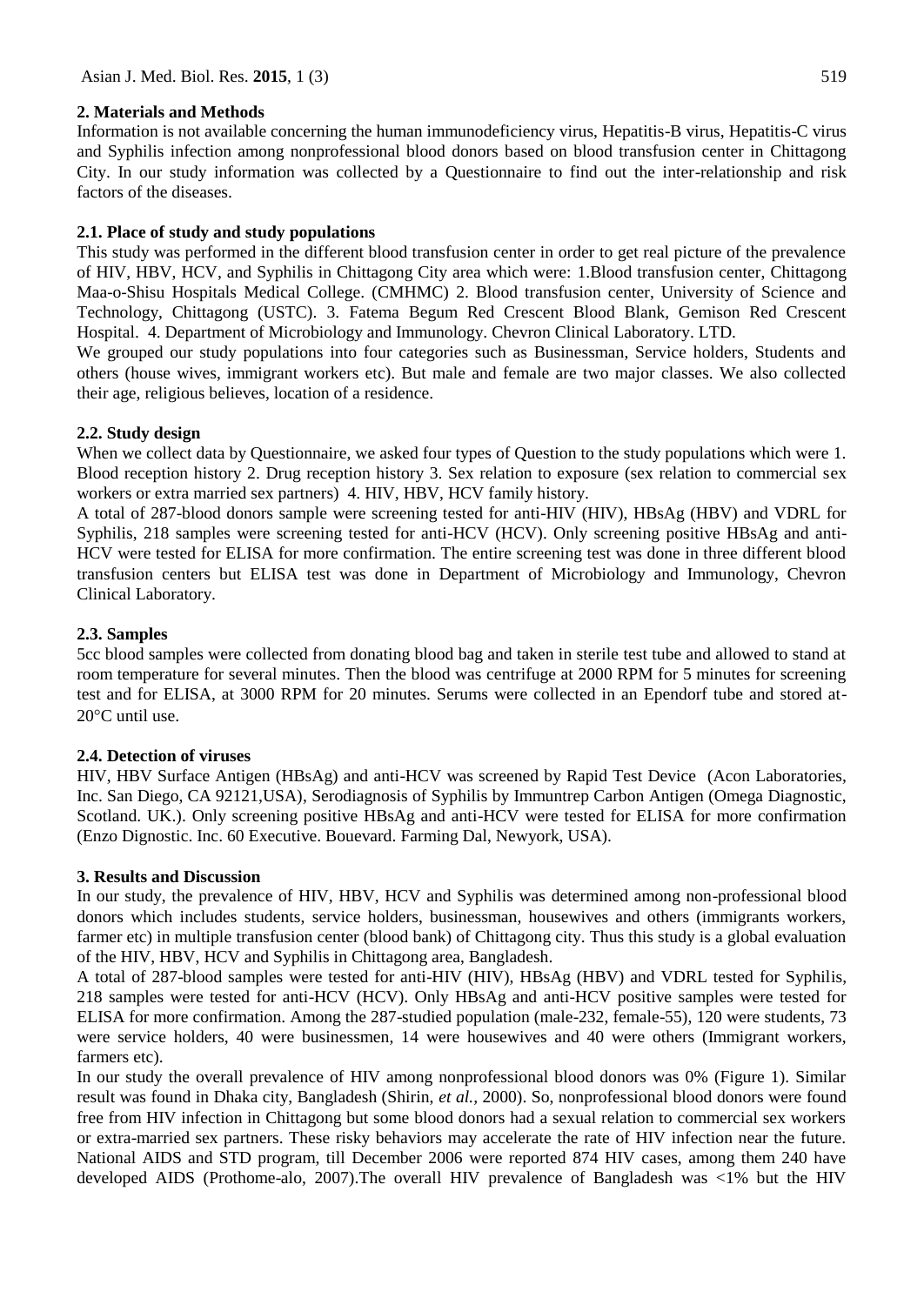## Asian J. Med. Biol. Res. 2015, 1 (3) 520

prevalence rate among the injecting drug users was increased day by day. Among the 10,368 people, the overall HIV prevalence was found 0.9% (Azim *et al*., 2008). The highest HIV rate was recorded in male Intravenous drug users (IDUs) from the capital city Dhaka (7%), and the rates have risen significantly. In India, the rate of HIV among blood donors was 0.084%, which was the highest in south Asia (Gupta *et al.,* 2004). Among the STDs attendants in India, HIV prevalence has been shown at 0.4% or higher (Mathai *et al.,* 1990). Previously it was thought that around 5 million people were living with HIV in India. It is now thought that around 2.5 million people in India are living with HIV (UNAIDS/ WHO, 2007).

**Table 1. Comparative study of HBsAg, HCV and Syphilis among the studied nonprofessional blood donors according to socioeconomic status.**

| <b>Study population</b> | HBsAg $(\%)$ | $HCV$ $(\%)$ | Syphilis $(\%)$ |
|-------------------------|--------------|--------------|-----------------|
| <b>Students</b>         | 5.00%        | 00.00%       | 00.00%          |
| Service holders         | 4.11%        | 00.00%       | 2.74%           |
| <b>Businessman</b>      | 10%          | 5.71%        | 00.00%          |
| House wives             | 00.00%       | 00.00%       | 00.00%          |
| Others                  | 2.50%        | 00.00%       | 00.000\%        |

**Table 2. Prevalence of HBsAg, HCV and Syphilis according to age groups among the non-professional blood donors**.

| Age ranges    | HBsAg $\%$ | $HCV\%$ | Syphilis $%$ |
|---------------|------------|---------|--------------|
| $18-25$ years | 6.13%      | 00.00%  | $00.00\%$ %  |
| $26-35$ years | 3.19%      | 1.54%   | 2.13%        |
| $36-50$ years | 3.57%      | 4.17%   | 00.00%       |
| 50 years      | 00.00      | 00.00%  | 00.00        |

# **Table 3. Prevalence of HBsAg, HCV and Syphilis among the nonprofessional blood donors according to sex.**

| <b>Sex</b> | HBsAg % | $HCV\%$ | Syphilis $%$ |
|------------|---------|---------|--------------|
| Male       | 5.17%   | .12%    | 0.86%        |
| Female     | 3.64%   | 00.00%  | 00.00%       |

#### **Table 4. Finding out the prevalence factors of HBsAg and HCV (anti-HCV) in positive donors.**

| <b>Study donor</b>      | <b>HBsAg Positive</b> | <b>HBsAg Positive</b> $(\% )$ | <b>HCV Positive</b> | $HCV$ Positive $(\% )$ |
|-------------------------|-----------------------|-------------------------------|---------------------|------------------------|
| Unknown cause           | 10                    | 71.43%                        |                     | 50.00%                 |
| Sex relation            |                       | 21.43%                        |                     | 00.00%                 |
| Parents history         |                       | 7.14%                         |                     | 00.00%                 |
| Drug reception history  |                       | 00.00%                        |                     | 50.00%                 |
| Blood reception history |                       | 00.00%                        |                     | 00.00%                 |

# **Table 5. Prevalence of HBsAg, HCV and Syphilis among nonprofessional blood donors according to religious believes.**

| <b>Religions</b> | <b>HBsAg</b> $\%$ | $HCV\%$ | Syphilis % |  |
|------------------|-------------------|---------|------------|--|
| <b>Muslims</b>   | 4.18%             | 00.54%  | 0.84%      |  |
| Hindus           | 13.33%            | 3.85%   | 00.00%     |  |
| <b>Buddhist</b>  | 00.00%            | 00.00%  | 00.00%     |  |
| Christian's      | 00.00%            | 00.00%  | 00.00%     |  |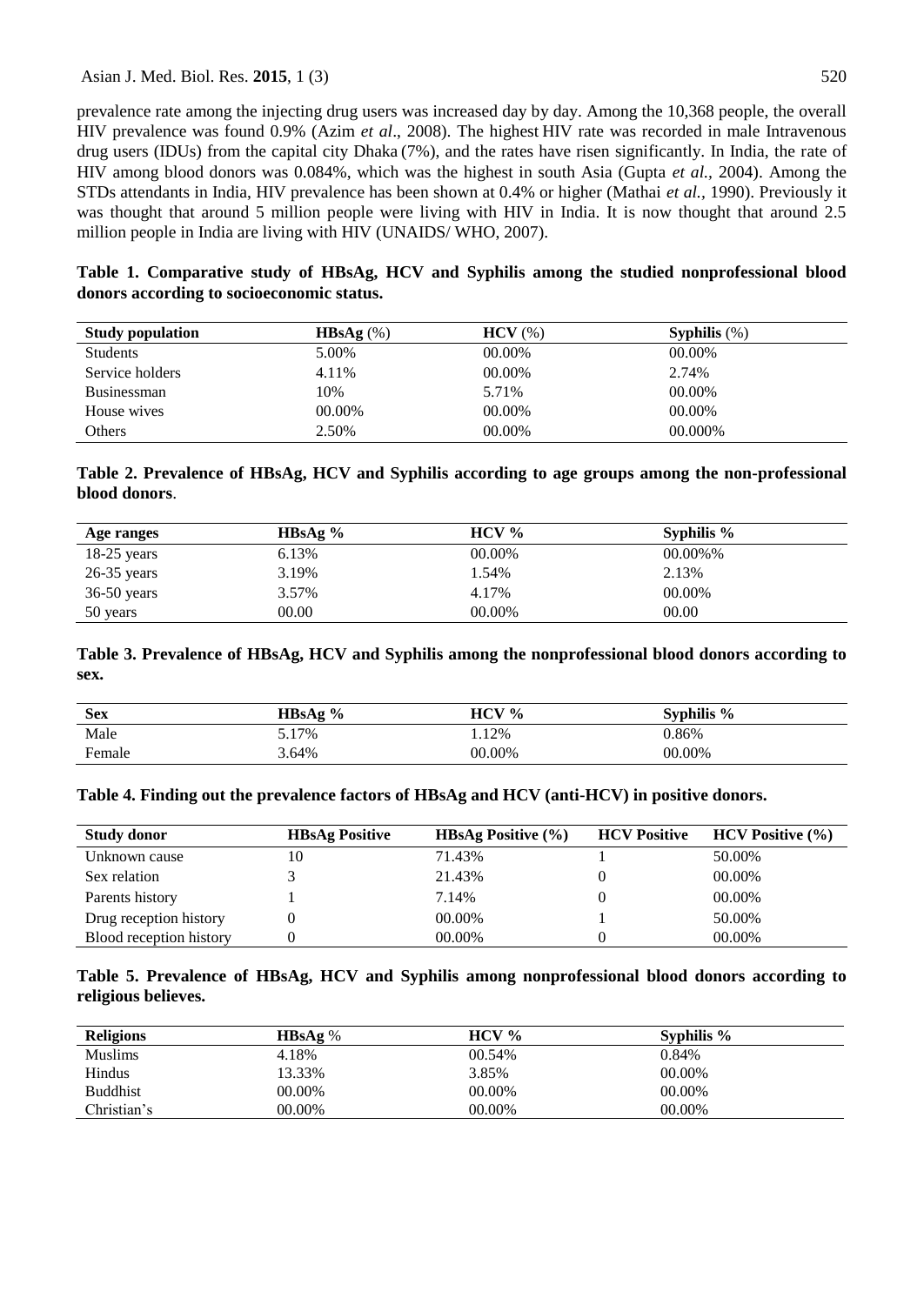| Area                         | HBSAg% | $HCV\%$ | Syphilis % |
|------------------------------|--------|---------|------------|
| City corporation area        | 5.58%  | 0.60%   | $0.51\%$   |
| Out of city corporation area | 5.26%  | 00.00%  | 1.75%      |
| Others districts             | 00.00% | 9.10%   | 00.00%     |





**Figure 1. Comparative study of HIV, HBsAg, HCV and Syphilis among non-professional blood donors. X-axis represents the categories of sample tested and y- axis represents the percentage of positive case.** 



**Figure 2. Photograph showing the HBsAg test for Hepatitis B virus (two line indicated positive result and one line indicated negative result).**

The overall prevalence of HBsAg among the studied non-professional blood donors in Chittagong city were 4.88% (Figures 1 & 2). The prevalence of HBsAg was greater (10%) among the businessman than any others groups of our study (Table 1). We did not know specifically what factors was concerned for the transmission of HBV among the businessman but it was found that 21.43% positive donors had sexual relationship to the commercial sex workers or extra married sex partners, Even 7.14% positive donors informed about their parents that they (either father or mother or both) were carrier of Hepatitis B virus (Table 4). There was a significant difference between the prevalence of HBsAg of our study and studies done previously in Bangladesh. Previous studies reported that 20% professional blood donors (Mustafa *et al.,* 1989a), 3.6% healthy pregnant mothers (Akter *et al.,* 1992), 11% prostitutes (Mustafa *et al.,* 1989b), 15% children and 27.2% of adults patients with acute hepatitis (Islam *et al.,* 1984), 4.76% healthy children (Chowdhury, 1997), 4.4% non-intravenous drug users (Shirin *et al.,* 2000) were positive for HBsAg. In Bangladesh, the prevalence of HBsAg among apparently healthy people applying for jobs of foreign countries was 7.8% (Islam *et al.,* 1984) which was higher than that observed in our study. But these studies were specific to high risk groups, so these result should not considered as the general picture of prevalence of HBsAg in community of non professional blood donor. On the other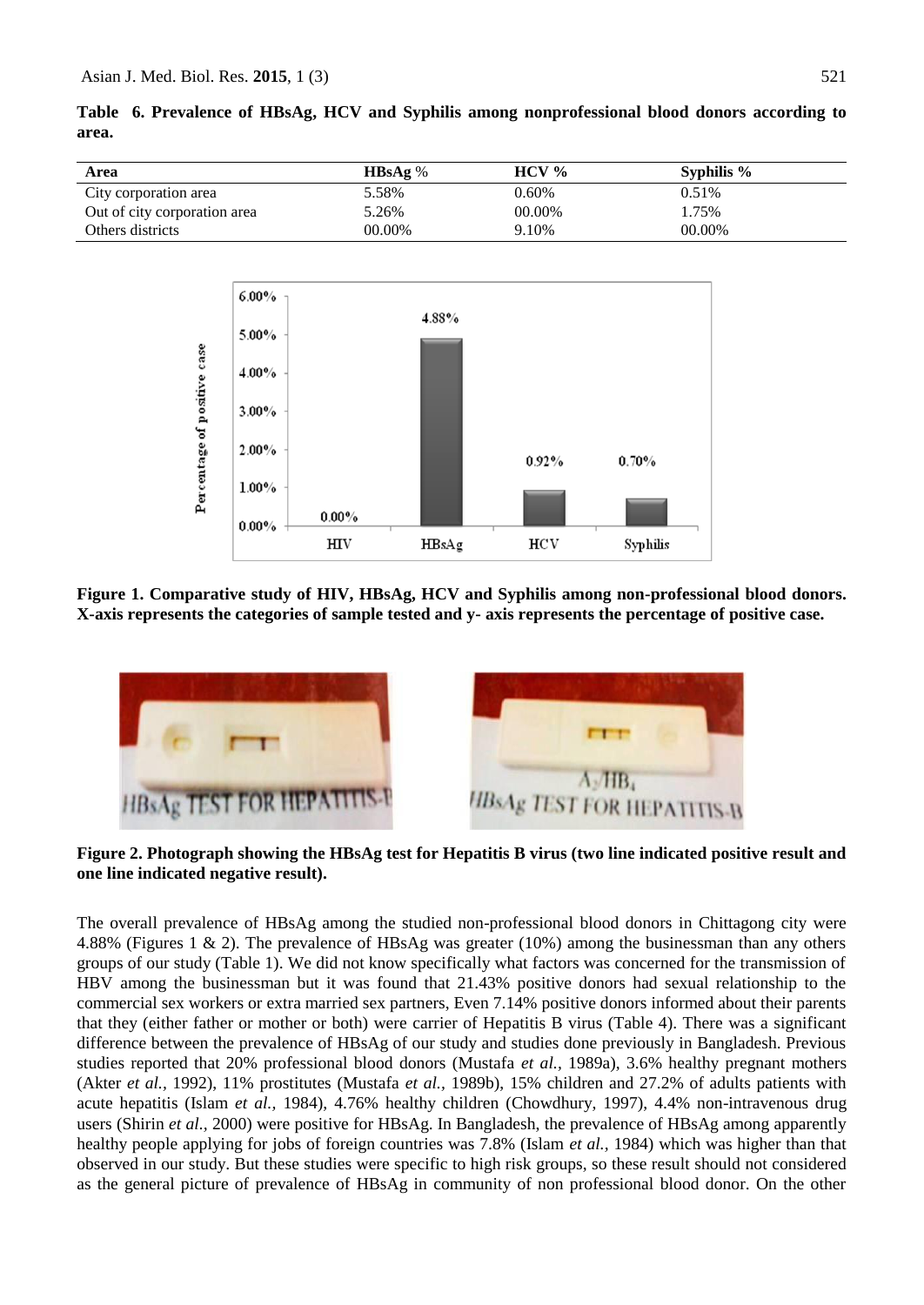hand in the Yaounde University Teaching Hospital, Japan, found 10.7% HBsAg positive among the first time blood donors (Mbanya *et al.,* 2003) and 3% among the Sub-Saharan African voluntary blood donors (Batina *et al.,* 2007), which indicated the different prevalence rates in different regions. In a study carried out in another city, Dhaka, Bangladesh among commercial sex workers, 78.7% had serologic evidence of current or past HBV infection (Satter and Islam, 1996) whereas in our study overall HBsAg positive were 4.88%.

The overall prevalence of HCV among the studied non-professional blood donors in Chittagong city was 0.92% (Figure 1). The prevalence of HCV was greater (5.71%) in the businessman than any others groups of our study (Table 1). We did not know specifically what factors was contributed to transmission of HCV among the businessman but during our study, it was found that 50 % positive donors had an intravenous drug history (Table 4). There was a difference between the prevalence of HCV of our study and the studies which was done previously in Bangladesh. Previous studies reported that 1.2% professional blood donors (Chowdhury M.R., Medical Microbiology,  $5<sup>th</sup>$  edition) were positive for HCV. But there was no work on the prevalence of HCV among non-professional blood donors in Bangladesh. On the other hand, 7.3 % anti-HCV positive among the blood donors in Gourgia (Butsahvili *et al.,* 2001) and 4.16% among the Pakistani blood donors (Bhatti *et al.,* 2007), which was indicated the different prevalence rates in different regions. But the incidence of HCV seropositivity was 0.285% (Garg *et al.,* 2001) among the replacement blood donors in the Western India, which was approximately similar to our findings.

The overall prevalence of Syphilis among the study population was 0.72% (Fig 1). The prevalence of Syphilis was greater (2.74%) among the service holders than any others groups of our study (Table 1). The highest prevalence rate of Syphilis infection among service holders was unknown but some donors probably practicing unsafe sex. There was a difference between the prevalence of syphilis of our study and studies done previously in Bangladesh, Previous studies reported that 9.9% female IDUs and 8.6% female street-based sex workers were positive for Syphilis (Azim *et al.,* 2008). But there was no work on the prevalence of Syphilis among nonprofessional blood donors in Bangladesh. On the other hand, 4.7 % Syphilis positive among the voluntary and replacement blood donors in Dar es Salaam, Tanzania (Matee *et al.,* 2006) and 3.6% among the Sub-Saharan African blood donor (Batina *et al.,* 2007), which indicated the different prevalence rates in different regions. But the prevalence rate of syphilis positivity was 0.285% among the blood donors of Ludhiana, India (Gupta *et al.*, 2004), which was approximately similar to our findings. Butsahvili *et al.,* 2001 reported in Georgian blood donors that HBsAg was 4.1%, HCV was 6.9%, Syphilis was 2.3% and 3 were HIV positive. There was 7.9% positive for HIV, 10.7% for HBsAg, 4.8% for HCV, 9.1% for Syphilis among blood donors, University of Yaounde I, Yaounde, Cameroon (Mbanya *et al.,* 2003). This was higher than our study. In our study among the non-professional blood donors, the prevalence rate of HIV, HBV, HCV and Syphilis was 00.00%, 4.88%, 0.92%, and 0.72% respectively. But the sero- prevalence of anti-HIV, HBsAg, anti-HCV and Syphilis infection was 0%, 2.3%, 0.37%, and 0.02% among blood donors in Blood Center of Kocaeli University Hospital, Turkish (Mutlu *et al.,* 2005) which was approximately similar to our finding. In Germany among the blood donors HBsAg, HCV, Syphilis and HIV were reported 0.0853%, 0.1563%, 0.0048% and 0.0363% respectively (Offergeld, *et al.,* 2005)

In our study, a total of 287 samples were VDRL tested for Syphilis. The prevalence of Syphilis (VDRL) among the service holders (73) was 2.74 % (2). Higher prevalence of syphilis among the service holders may indicate the higher prevalence of HIV in the near future because HIV and syphilis is correlated with each other. In UK reported that 85% VDRL positive were found in HIV patients (Robinson and Evans, 1999). However no HIV positive were found in our study. This reports did not supported our study. The prevalence of syphilis was found 32.60% in street based FSWs, 57% were in brothel based in Dhaka, Bangladesh (Motiur *et al.,* 2000). This result is comparable with our neighboring country, where were found 24.2% & 22.9% syphilis in the Ahmedabad and Surat in India (Desai *et al.,* 2003). But the prevalence of syphilis among blood donors in Bangladesh was not well documented. In Bangladesh a cross sectional study among slum dwellers in Dhaka city, it was reported that the prevalence of Syphilis was 11.5% (Sabin *et al.,* 2003) that was higher than our finding. In another country UK, 85% VDRL positive were found in HIV patients. Sexually transmitted HIV patients may be in risk for other STIs (Robinson and Evans, 1999).

Transmission of syphilis via blood donation is not considered as major route in Bangladesh. Main mode of syphilis transmission in Bangladesh considered via sex relation. According to D'Costa *et al.,* 1985 Female Sex Workers (FSWs) was considered to be an important reservoir and high-risk groups for STIs and Human Immunodeficiency Virus. In Bangladesh, there are approximately 100,000 FSWs that are distributed in urban, suburban and rural areas. They either organized in brothels or worked as independent sex workers (Chowdhury,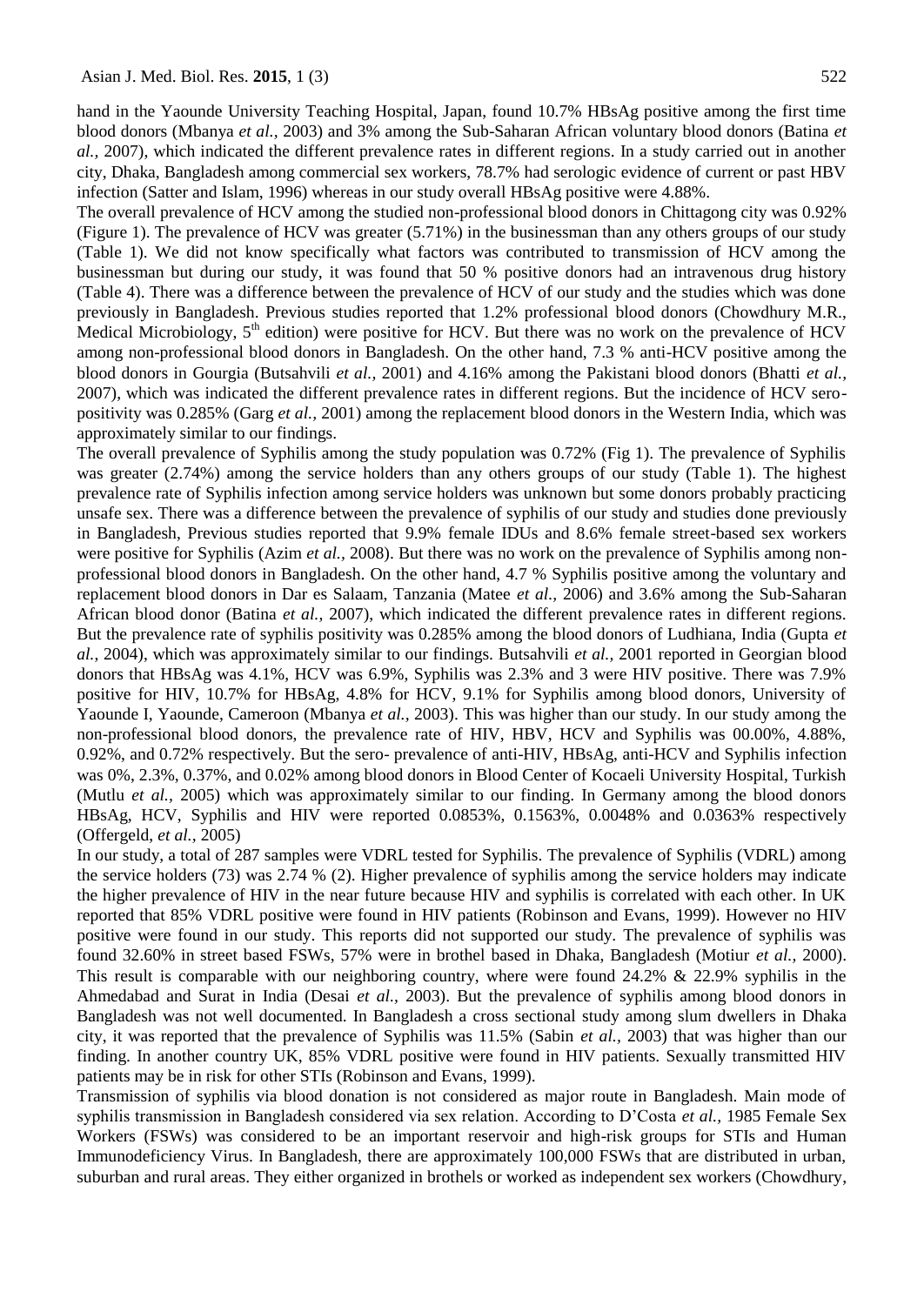1997). The prevalence of reproductive tract infections (RTIs) and STIs among females in the general population and among FSWs in Bangladesh was not well documented. In our study the prevalence rate of syphilis was 0.72%, which is not a matter of anxious for us because normal penicillin treatment is available.

The prevalence rate of HBsAg, HCV and Syphilis among blood donors and others risk groups were vary according to age (Table 2). In our study, prevalence of HBsAg was highest within 18-25(6.13%) years old; lower in 26-35(3.19%) years old and it was zero in above 50 years old, prevalence of HCV was found highest within 36-50(4.17%) years old, lower in 26-35(1.54%) years old and it was zero in 18-25 years old and above 50 years old and prevalence of Syphilis was highest within 18-25(6.13%) years old, lower in 26-35(3.19%) years old and it was zero in above 50 years old. A study in Central America reported that 11.5% HBsAg was found in the age groups of 6-8 years, 7.4% HBsAg in the age groups of 9-11years and 3% HBsAg in the age groups of 4-5 years (Chamberlins *et al.,* 1996). The virus is transmitted either during the period of breastfeeding or at primary school entry at 6-7 years of age.

In study of Koulentaki *et al.,* 2001 reported that HBsAg prevalence was found in the males were 5.4% and female were 3.09% respectively. In our study among the male samples 5.12% were HBsAg positive and female samples 3.64% were HBsAg positive, which was similar to previous study. We also found in male samples HCV was 1.12% and Syphilis 0.86% (Table 3).

We know that Hepatitis B virus is transmitted by blood, sexual contact, by birth, contact to body fluid etc. While our study, after getting any positive donor, we tried to find out by questionnaire what factors are contributed to transmit viruses (Table 4). In our questionnaire, 71.43% HBsAg positive donors was not aware of what factors are responsible for the transmission of Hepatitis B virus; 21.43% positive donors had sexual relationship to the commercial sex workers or extra married sex partners, Even 7.14% positive donors informed about their parents that they (either father or mother or both) were carrier of Hepatitis B virus. In similar questionnaire about the HCV study, 50% HCV positive donors was not aware of what factors are responsible for the transmission of Hepatitis C virus; 50% positive donors informed that they taken intravenous drug.

In our study 71.43% HBsAg and 50% HCV positive donor did not know about the route of HBsAg and HCV transmission, which indicated that the blood donors are unconscious and illiterate. So we can suggest that government and non-government organization taken special attention for HBV, HCV infection by blood donation.

Prevalence of HBsAg was found higher in Hindus than Muslims in Chittagong area. Among 287 studied samples, 239 were Muslims, 30 were Hindus, 17 were Buddhist and 1 were Christian's. Among 239 Muslims 10(4.18%) were HBsAg positive, whereas among 30 Hindus 4 (13.33%) were HBsAg Positive but there was no positive case in Buddhists and Christian's. Prevalence of HCV was higher in Hindus than Muslims in Chittagong area. Among 186 Muslims 1(0.54%) were HCV positive, whereas among 26 Hindus, 1(3.85%) were HCV Positive but there was no positive case in Buddhists and Christian's. Prevalence of Syphilis was higher in Muslims than any others groups in Chittagong area. Among 239 Muslims 2(0.84%) were Syphilis (VDRL) positive, but there was no positive case in Hindus, Buddhists and Christian's (Table 5).

We divided our study subjects from three different areas including city corporation area, out of city corporation area (but including Ctg. Dist.) and other dist (Table 6). Among the 287 HBsAg samples, 197 blood donors were City Corporation area, 57 were out of City Corporation area (but including Ctg. Dist.), 13 were others dist. The highest prevalence rates of HBsAg (5.58%) were found among the blood donors who lived in city corporation area. The prevalence rate of HBsAg among out of city corporation area were 5.26%, other dist. were 0%. It was not clear what factors were contributed to prevalence of HBsAg in city corporation area, most probably reception of unscreening blood, sex relation to available sex workers. Among the 218 HCV blood samples, 166 blood donors were City Corporation area, 41were out of City Corporation area (but including Ctg. Dist.), 11 were others dist. The highest prevalence rates of HCV were found among the blood donors who lived in others districts (9.10%). The prevalence rates of HCV among city corporation area were 0.60% and out of city corporation area were 0 %. Among the 287 Syphilis samples, highest prevalence rates of Syphilis were found among the blood donors who lived in out of city corporation area (1.75%). The prevalence rate of syphilis among the city corporation area was 0.51% and other dist. was 0%.

There were several reports supporting the fact that prevalence of HBsAg differs geographically, even the picture of two neighboring villages is different. This variation depends on various local, ethnic, socioeconomic, cultural, geographical, religious and other factors (Sobeslavsky, 1980). Another possible reason of high prevalence of HBsAg was the methodology of the study (Islam *et al.,* 1984).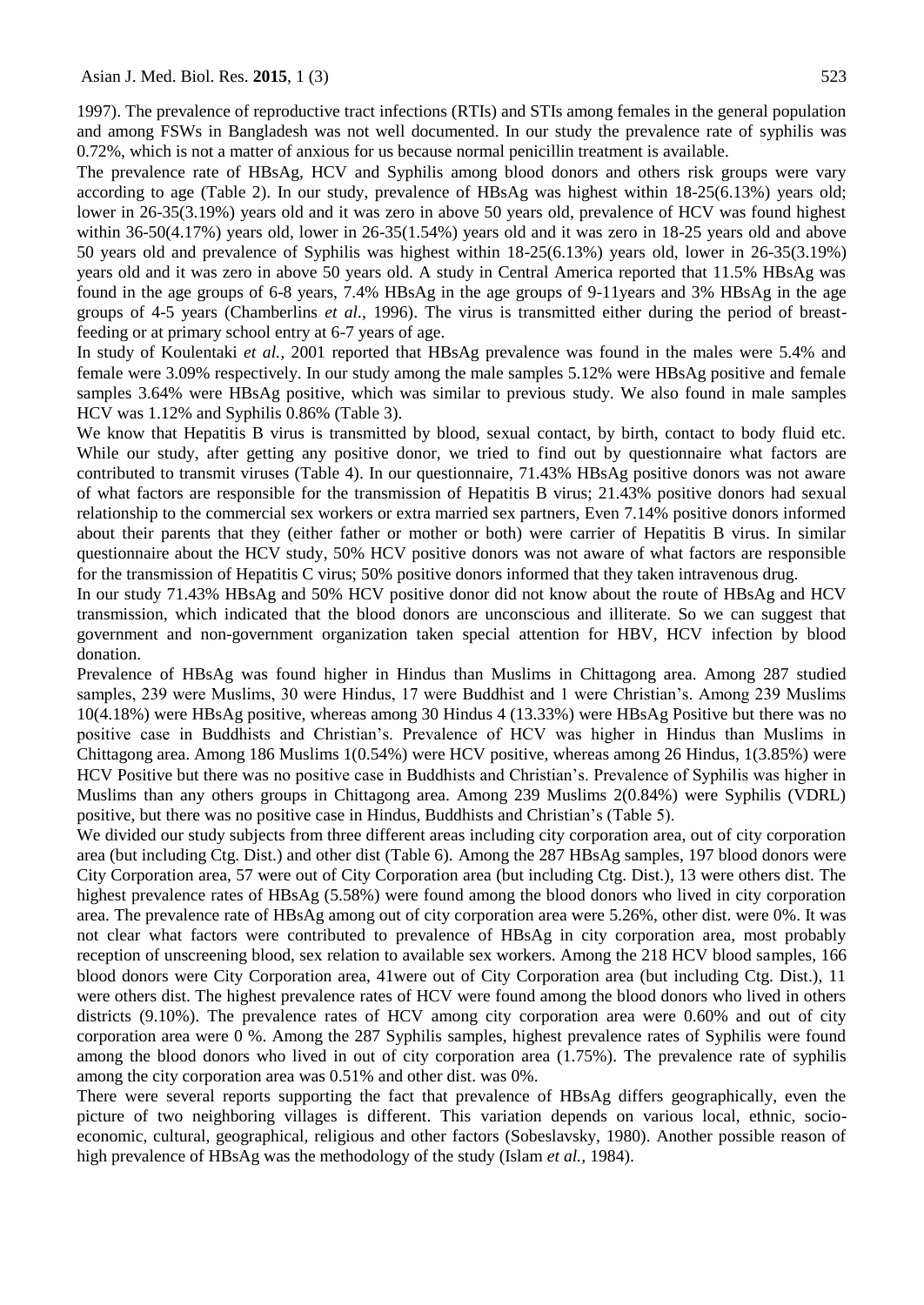#### **4. Conclusions**

In conclusion we can say that in global circumstances, Bangladesh is among those countries with a low prevalence of HIV and HCV but higher prevalence rate of HBsAg and Syphilis. However, high risk behaviors including selling of professional blood, unprotected sex between commercial sex workers, sharing of injection equipments among injecting drug users (IDUs), lack of knowledge about route of HIV, HBV, HCV and Syphilis transmission and the exponential spread of the disease in neighboring countries push Bangladesh at high risk of an HIV, HBV, HCV and syphilis epidemic. It is important to screen all blood products before reception and stop professional blood donation. Taken special attention for youth blood donors because youth blood donors had sexual relationship to the commercial sex workers or extra-married sex partners. The Government of Bangladesh, along with Non- Government Organization has created awareness about HIV, HBV, HCV and Syphilis infection. Hepatitis B free person should be taken Hepatitis B vaccine and Government should include Hepatitis B Vaccine as immunization programs.

## **Conflict of interest**

None to declare.

## **Reference**s

- [Akhter S](http://www.ncbi.nlm.nih.gov/pubmed/?term=Akhter%20S%5BAuthor%5D&cauthor=true&cauthor_uid=1452257), MQ [Talukder, N Bhuiyan,](http://www.ncbi.nlm.nih.gov/pubmed/?term=Talukder%20MQ%5BAuthor%5D&cauthor=true&cauthor_uid=1452257) TA [Chowdhury, M](http://www.ncbi.nlm.nih.gov/pubmed/?term=Chowdhury%20TA%5BAuthor%5D&cauthor=true&cauthor_uid=1452257)N [Islam, a](http://www.ncbi.nlm.nih.gov/pubmed/?term=Islam%20MN%5BAuthor%5D&cauthor=true&cauthor_uid=1452257)nd S [Begum, 1](http://www.ncbi.nlm.nih.gov/pubmed/?term=Begum%20S%5BAuthor%5D&cauthor=true&cauthor_uid=1452257)992. Hepatitis B virus infection in pregnant mothers and its transmission to infants. [Indian J. Pediatr.](http://www.ncbi.nlm.nih.gov/pubmed/1452257), 59: 411-5.
- Azim T, M Rahman, MS Alam, IA Chowdhury, R Khan, M Reza, M Rahman, EI Chowdhury, M Hanifuddin and ASM Rahman, 2008. Bangladesh moves from being a low-prevalence nation for HIV to one with a concentrated epidemic in injecting drug users. Int. J. STD. AIDS, 19:327-33.
- Batina A, S Kabemba and R Malengela, 2007. Infectious markers among blood donors in Democratic Republic of Congo (DRC**).** Rev. Med. Brux., 28: 145-9.
- Bhatti FA, Z Ullah, N Salamat, M Ayub and E Ghani, 2007. Anti-hepatits B core antigen testing, viral markers and occult hepatitis B virus infection in Pakistani blood donors**.** Transfusion, 47: 74-9.
- Butsashvili M, T Tsertsvadze, LA Mcnutt, G Kamkamidze, R Gvetadze and N Badridze, 2001**.** Prevalence of Hepatitis B, Hepatitis C, Syphilis and HIV in Georgian blood donors**.** Eur. J. Epidemiol., 17: 693-5.
- Chamberlin J, JP Bryan, DL Jones, L Reyes and S Hakre, 1996. Seroprevalence of Hepatitis B virus among school aged children in the Stann Creek district of Belize, Central America. Am. J. Med. Hyg., 55: 452-55.
- Chowdhury, 1997. Studies on the efficacy of Hepatitis B virus vaccine in Bangladesh Children. Thesis, MD (pediatrics), Dhaka Shisu Hospital.
- [D'costa LJ,](http://www.ncbi.nlm.nih.gov/pubmed/?term=D%27Costa%20LJ%5BAuthor%5D&cauthor=true&cauthor_uid=4002094) FA [Plummer, I](http://www.ncbi.nlm.nih.gov/pubmed/?term=Plummer%20FA%5BAuthor%5D&cauthor=true&cauthor_uid=4002094) [Bowmer, L](http://www.ncbi.nlm.nih.gov/pubmed/?term=Bowmer%20I%5BAuthor%5D&cauthor=true&cauthor_uid=4002094) [Fransen, P](http://www.ncbi.nlm.nih.gov/pubmed/?term=Fransen%20L%5BAuthor%5D&cauthor=true&cauthor_uid=4002094) [Piot, A](http://www.ncbi.nlm.nih.gov/pubmed/?term=Piot%20P%5BAuthor%5D&cauthor=true&cauthor_uid=4002094)R [Ronald a](http://www.ncbi.nlm.nih.gov/pubmed/?term=Ronald%20AR%5BAuthor%5D&cauthor=true&cauthor_uid=4002094)nd H [Nsanze, 1](http://www.ncbi.nlm.nih.gov/pubmed/?term=Nsanze%20H%5BAuthor%5D&cauthor=true&cauthor_uid=4002094)985. Prostitutes are a major reservoir of sexually transmitted disease in Nairobi, Kenya. Sex Transm. Dis., 12: 64-67.
- Desai VK, JK Kosambiya, HG Thakor, DD Umrigar, BR [Khandwala](http://sti.bmj.com/search?author1=B+R+Khandwala&sortspec=date&submit=Submit) and KK [Bhuyan,](http://sti.bmj.com/search?author1=K+K+Bhuyan&sortspec=date&submit=Submit) 2003. Prevalence of sexually transmitted infections and performance of STI syndromes against astiological diagnosis, in female sex workers of red light area in Surat, India. Sexually Transmitted Infections, 79 : 111-115.
- Garg S, DR Mathur and DK Garg, 2001. Comparison of seropositivity of HIV, HBV, HCV and syphilis in replacement and voluntary blood donors in western India**.** Indian J. Pathol .Microbiol., 44: 409-12.
- Gupta N, V Kumar and A Kaur, 2004. Seroprevalence of HIV, HBV, HCV and syphilis in voluntary blood donors. Indian J. Med. Sci., 58:255-7.
- Islam MN, KMN Islam and N Islam, 1984. Hepatitis-B virus infection in Dhaka, Bangladesh. Bangladesh Med. Res. Council Bull., 10: 1-6.
- [Koulentaki](http://www.ncbi.nlm.nih.gov/pubmed/?term=Koulentaki%20M%5Bauth%5D) [M, M Ergazaki,](http://www.ncbi.nlm.nih.gov/pubmed/?term=Ergazaki%20M%5Bauth%5D) J [Moschandrea,](http://www.ncbi.nlm.nih.gov/pubmed/?term=Moschandrea%20J%5Bauth%5D) S [Spanoudakis,](http://www.ncbi.nlm.nih.gov/pubmed/?term=Spanoudakis%20S%5Bauth%5D) N [Tzagarakis,](http://www.ncbi.nlm.nih.gov/pubmed/?term=Tzagarakis%20N%5Bauth%5D) DE [Drandakis,](http://www.ncbi.nlm.nih.gov/pubmed/?term=Drandakis%20PE%5Bauth%5D) [DA](http://www.ncbi.nlm.nih.gov/pubmed/?term=Spandidos%20DA%5Bauth%5D)  [Spandidos](http://www.ncbi.nlm.nih.gov/pubmed/?term=Spandidos%20DA%5Bauth%5D) and [EA Kouroumalis,](http://www.ncbi.nlm.nih.gov/pubmed/?term=Kouroumalis%20EA%5Bauth%5D) 2001. Prevalence of hepatitis B and C markers in high risk hospitalized patients in Creete : a five- year observational study. BMC Public Health, 1: 17.
- Matee MI, PM Magesa and EF Lyamuya, 2006. Seroprevalence of Human Immunodeficiency Virus, Hepatitis B and C viruses and Syphilis infections among blood donors at the Muhimbili National Hospital in Dar es Salaam, Tanzania. BMC Public Health, 6:21.
- [Mathai R,](http://www.ncbi.nlm.nih.gov/pubmed/?term=Mathai%20R%5BAuthor%5D&cauthor=true&cauthor_uid=2228049) PV [Prasad,](http://www.ncbi.nlm.nih.gov/pubmed/?term=Prasad%20PV%5BAuthor%5D&cauthor=true&cauthor_uid=2228049) M [Jacob,](http://www.ncbi.nlm.nih.gov/pubmed/?term=Jacob%20M%5BAuthor%5D&cauthor=true&cauthor_uid=2228049) PG [Babu,](http://www.ncbi.nlm.nih.gov/pubmed/?term=Babu%20PG%5BAuthor%5D&cauthor=true&cauthor_uid=2228049) TJ John, 1990**.** HIV seropositivity among patients with sexually transmitted diseases in Vellore. Indian J. Med. Res. 91:239-41.
- Mbanya DN, D Takam and PMS Ndumbe, 2003**.** Serological findings amongst first-time blood donors in Yaoundé, Cameroon: is safe donation a reality or a myth? Transfus. Med*.*, 13: 267-73.